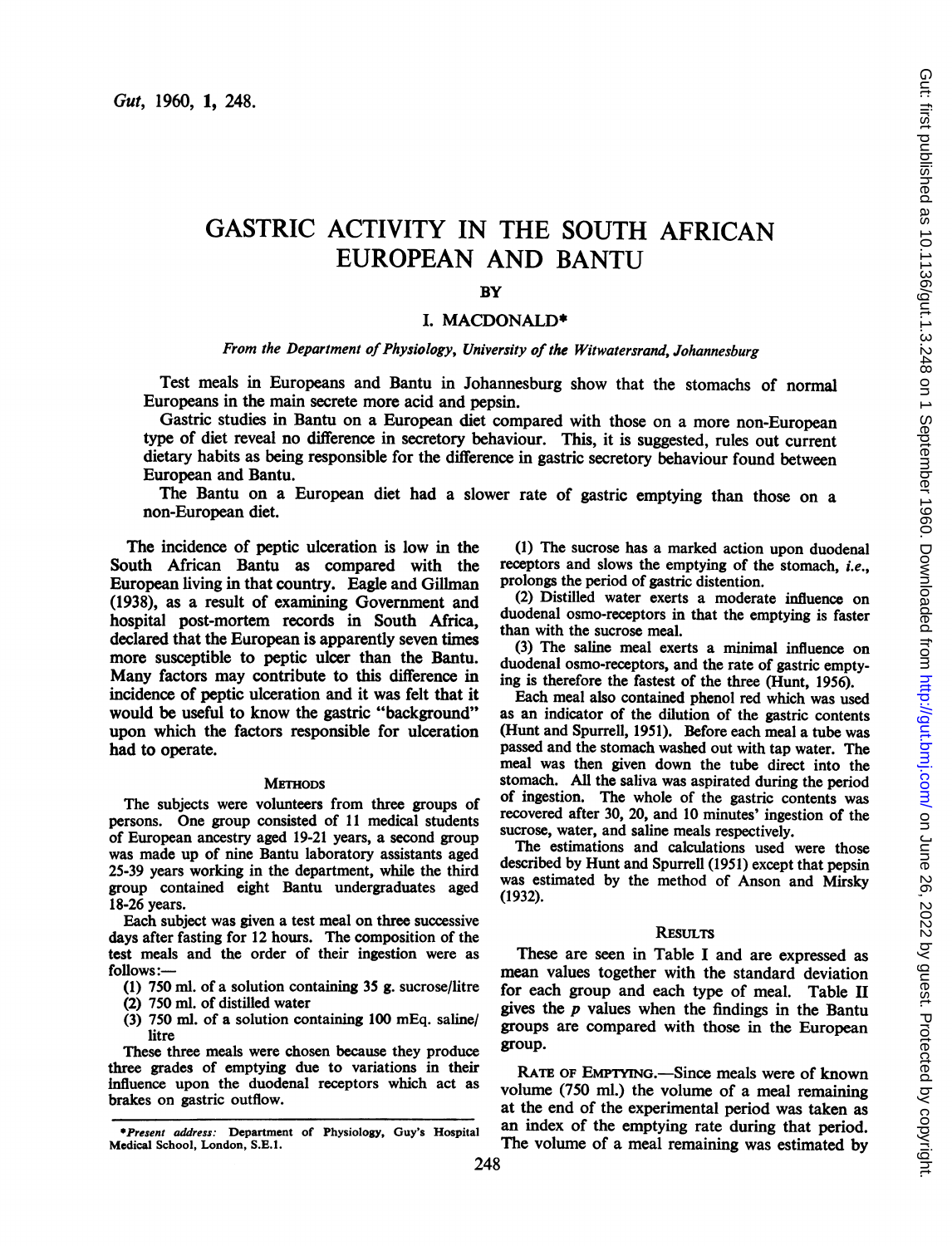|                                                                                                                     | <b>Sucrose</b>                                     |                                                 |                              | Water                    |                                          |                              | <b>Saline</b>        |                                          |                              |
|---------------------------------------------------------------------------------------------------------------------|----------------------------------------------------|-------------------------------------------------|------------------------------|--------------------------|------------------------------------------|------------------------------|----------------------|------------------------------------------|------------------------------|
| Meal                                                                                                                | Europeans                                          | <b>Bantu</b><br>Laboratory<br><b>Assistants</b> | Bantu<br>Under-<br>graduates | Europeans                | Bantu<br>Laboratory<br><b>Assistants</b> | Bantu<br>Under-<br>graduates | Europeans            | Bantu<br>Laboratory<br><b>Assistants</b> | Bantu<br>Under-<br>graduates |
| Mean volume of meal remaining<br>S.D.<br>(ml.)                                                                      | 285<br>103<br>$\pm$                                | 201<br>121                                      | 303<br>68                    | 377<br>101               | 276<br>95                                | 321<br>63                    | 433<br>101           | 278<br>134                               | 473<br>68                    |
| Mean concentration of $H^+$<br>$(mEq. / 1.)$ in gastric contents<br>S.D.                                            | $13-1$<br>8.2<br>$\pm$                             | 6.9<br>4.7                                      | 70<br>5.3                    | 10.9<br>7.1              | $7 - 7$<br>4.7                           | 6.2<br>$3 - 8$               | $5-1$<br>3.2         | $3-4$<br>$2 - 0$                         | 2.5<br>$2 - 1$               |
| Mean concentration of Cl <sup>-</sup><br>$(mEq. / 1.)$ in gastric contents<br>S.D.                                  | 24.9<br>$\pm$ 13.3                                 | 18.2<br>7.7                                     | $15-8$<br>3.2                | 16-1<br>$8 - 6$          | 14.6<br>5.7                              | 12.6<br>$3-4$                |                      |                                          |                              |
| Mean concentration of pepsin<br>$(mg. tyrosine/1.)$ in gastric con-<br>S.D.<br>tents<br>Mean amount of $H^+$ (mEq.) | 17-1<br>$8-8$<br>士<br>80                           | $10-4$<br>70                                    | 6.8<br>5.3                   | $13-3$<br>$7 - 1$<br>6.3 | 76<br>4.2<br>44                          | $8-8$<br>41<br>3.7           | $10-6$<br>6.1<br>3.7 | 8.8<br>5.5<br>2.0                        | 4.2<br>4.3<br>$1-8$          |
| S.D.<br>Mean amount of $Cl-$ (mEq.)                                                                                 | 5.3<br>$\ddot{}$<br>153                            | 40<br>2.6<br>10.5                               | 4.3<br>$3-2$<br>9.5          | 4.2<br>$10-1$            | 2.7<br>$8-6$<br>3.7                      | 2.2<br>7.3<br>1.9            | 2.3                  | $1-1$                                    | 1.5                          |
| S.D.<br>Mean amount of pepsin (mg.<br>S.D.<br>tyrosine)                                                             | $8 - 1$<br>$\ddot{}$<br>$10-5$<br>$5 - 3$<br>$\pm$ | 4.5<br>$6 - 0*$<br>$3-6$                        | $2 - 1$<br>4.1<br>4.3        | 5.2<br>8·1<br>4.0        | 4.5<br>2.5                               | $5 - 1$<br>$2 - 4$           | 6.9<br>$4 - 1$       | 5.2<br>$3 - 4$                           | 2.8<br>$3 - 1$               |

TABLE <sup>I</sup> MEANS AND STANDARD DEVIATIONS OF DATA FROM THREE TYPES OF TEST MEAL IN THREE GROUPS OF SUBJECTS

Values where the significance of the difference from the European group is greater than <sup>1</sup> in 20 are in bold type.

TABLE II VALUES OBTAINED BY COMPARISON OF MEANS FROM EUROPEAN GROUP WITH TWO BANTU GROUPS

| Responses to Test Meals in<br>European Group Compared with                                                                  | Vol. of Meal<br>Remaining | $[H^+]$                               | Amount H <sup>+</sup>                          | $ICI-1$                     | Amount Cl <sup>-</sup>               | [Pepsin]                     | Amount<br>Pepsin                       |
|-----------------------------------------------------------------------------------------------------------------------------|---------------------------|---------------------------------------|------------------------------------------------|-----------------------------|--------------------------------------|------------------------------|----------------------------------------|
| <b>Sucrose Meal</b><br>(a) Bantu laboratory assistants<br>(b) Bantu undergraduates<br>$(c)$ Groups $(a)$ and $(b)$ combined | 0.1<br>0.5<br>0.4         | $0.1 - 0.05$<br>0.1<br>0.025          | $0.1 - 0.05$<br>$0.1 - 0.05$<br>$0.025 - 0.01$ | 0.3<br>$0.1 - 0.05$<br>0.05 | $0.2 - 0.1$<br>$0.1 - 0.05$<br>0.025 | 0·1<br>0.01<br>0.005         | 0.05<br>0.01<br>$0.005 - 0.001$        |
| <b>Water Meal</b><br>(a) Bantu laboratory assistants<br>(b) Bantu undergraduates<br>$(c)$ Groups $(a)$ and $(b)$ combined   | 0.05<br>0.2<br>0.05       | 0.3<br>0.1<br>0.1                     | $0.4 - 0.2$<br>$0.2 - 0.1$<br>0.1              | 0.6<br>0.3<br>0.3           | $0.5 - 0.4$<br>$0.2 - 0.1$<br>0.2    | 0.05<br>$0.2 - 0.1$<br>0.025 | $0.05 - 0.025$<br>$0.1 - 0.05$<br>0.01 |
| Saline Meal<br>(a) Bantu laboratory assistants<br>(b) Bantu undergraduates<br>$(c)$ Groups $(a)$ and $(b)$ combined         | 0.005<br>0.3<br>0.2       | 0.2<br>$0.1 - 0.05$<br>$0.05 - 0.025$ | $0.1 - 0.05$<br>$0.1 - 0.05$<br>$0.025 - 0.01$ |                             |                                      | 0.5<br>0.025<br>$0.1 - 0.05$ | $0.4 - 0.2$<br>0.025<br>0.05           |

A significance greater than <sup>1</sup> in <sup>20</sup> is shown in bold type.

multiplying the volume of the gastric recovery by the percentage of the marker dye, phenol red, in the recovery.

There was no difference between the groups in the volume of test meal remaining after the sucrose meal. With the water and saline meals the Bantu laboratory assistants had a significantly smaller volume of the meal remaining than the Europeans, but this was not so with the Bantu undergraduates (Fig. 1). One striking feature of the gastric findings was that in response to the sucrose and saline meals the Bantu undergraduates had a significantly larger volume of meal remaining than the Bantu laboratory assistants, this being the only difference in gastric behaviour found between the two Bantu groups.

CONCENTRATION OF  $H^+$ . There was a tendency for the Bantu to have a lower  $H<sup>+</sup>$  concentration in the gastric contents than the Europeans. If, however, the H+ concentrations of the two Bantu groups are combined and the mean value of the combination compared with the mean European H+ concentration, then a lower  $H<sup>+</sup>$  value is shown by the Bantu for the sucrose and saline meals, the difference being statistically significant.

AMOUNT OF  $H^+$ .—The amount of  $H^+$  secreted in response to a test meal has been calculated from the amount in the gastric contents with the addition of an amount derived from the calculation of the volume of gastric contents passing the pylorus. The amount of H+ thus calculated is lower in response to the sucrose and saline meals in each Bantu group than in the European group  $(P = 0.1 - 0.05)$  but responses to water meals show no difference (Fig. 2).

CONCENTRATION OF CHLORIDE.-No estimation of chloride  $(Cl^-)$  was made in the response to the saline meal. With the other two meals the comparison between the European and Bantu groups show that, like the  $H^+$  concentration, the Cl<sup>-</sup> concentration tends to be less in the Bantu in response to the sucrose meal, a difference which is statistically significant if values from both Bantu groups are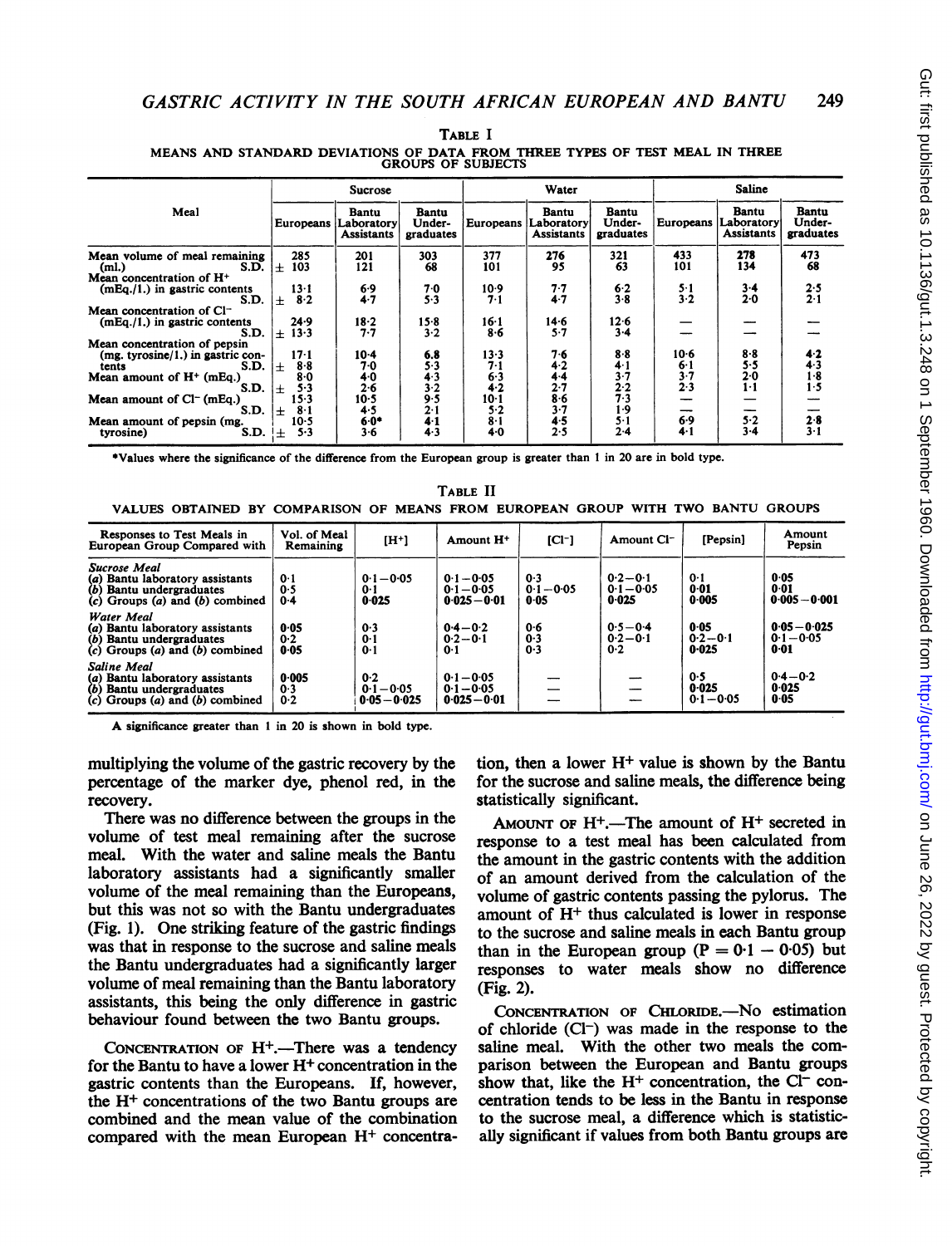

FIG. 1.-Volume of test meal remaining in the stomach plotted against the type of meal for each racial group.

combined, whereas no difference is seen in the  $Cl$ concentration of the racial groups in response to the water meal.

AMOUNT OF CHLORIDE.—The amount of Cl<sup>-</sup> tends to be less in both Bantu groups than in the European group, in response to the sucrose meal, a difference which becomes statistically significant when the two Bantu groups are combined. No difference in the amount of Cl<sup>-</sup> secreted is seen in the responses to the water meal (Fig. 3).

CONCENTRATION OF PEPSIN.-The concentration of pepsin tends to be less in the gastric response of both Bantu groups than in the European, and when the combined Bantu group is compared with the European group the difference becomes statistically significant in response to the sucrose and water meals and in the saline meal the value of P is  $0.1 - 0.05$ .

AMOUNT OF PEPSIN.-The amount of pepsin was significantly less in each Bantu group in every meal except the Bantu undergraduates' response to the water meal and the Bantu laboratory assistants'

response to the saline meal. All the combined Bantu group mean pepsin amount was less than that in the European group (Fig. 4).

#### **DISCUSSION**

The results show that the Bantu secrete less acid and pepsin than the Europeans under similar circumstances, and also that the Bantu have lower concentrations of acid and pepsin in the gastric contents. If the concentration of  $H<sup>+</sup>$  and pepsin must reach a certain level before duodenal ulceration can occur then the Bantu are further away from this level than the Europeans and would require a greater secretory effort to reach the threshold of duodenal trauma. This may be one reason why duodenal ulceration is apparently less frequent in the South African Bantu compared with the Europeans in the same region.

Direct comparative studies with Europeans have not been done but Barnes and Gordon (1937) found a tendency to a lower acidity of gastric contents in



FIG. 2.-Amount of  $H^+$  plotted against the type of meal for each racial group.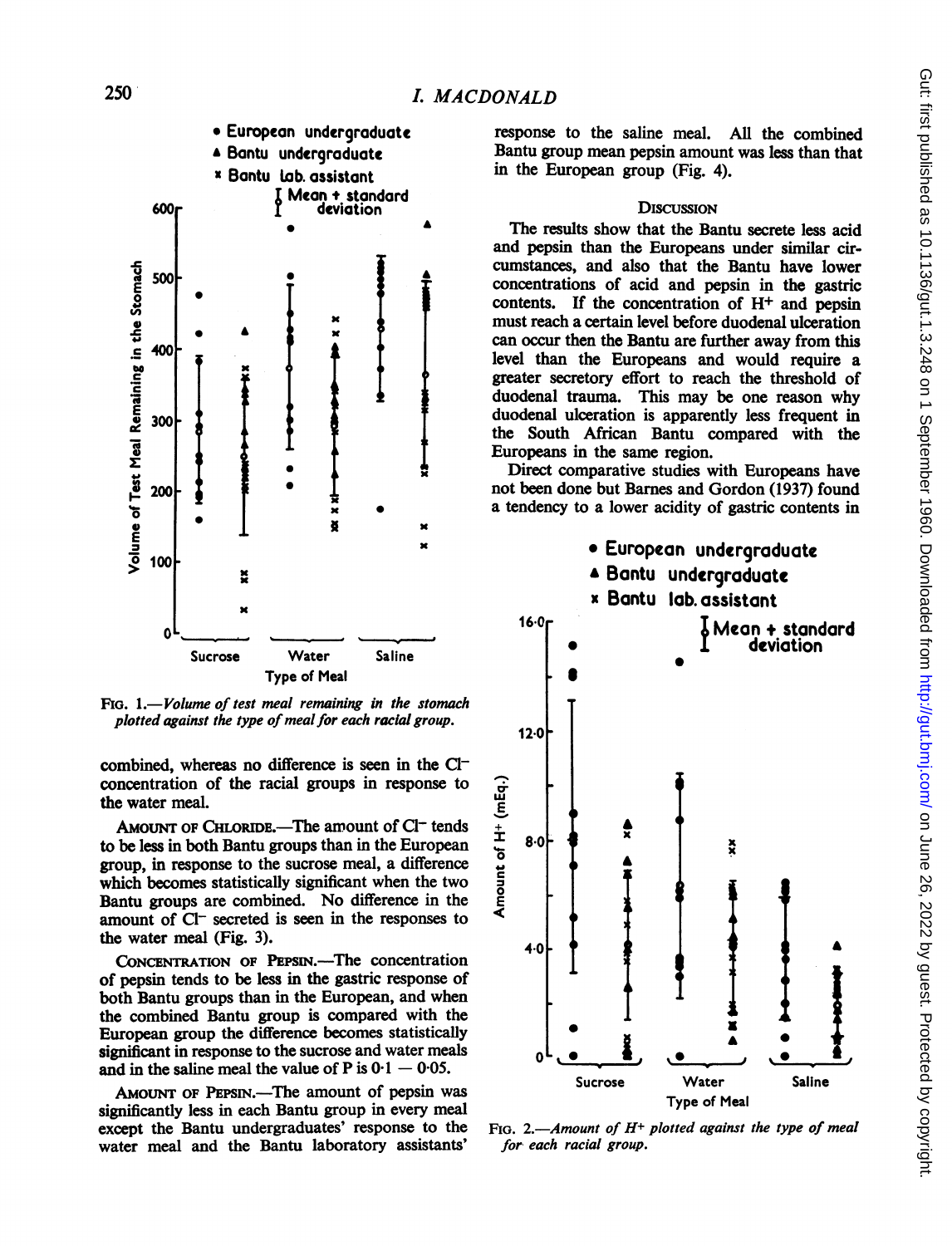

FIG. 3.-Amount of  $CI^-$  plotted against the type of meal for each racial group.

the South African Bantu than that usually found in similar tests on Europeans, whereas normal Bantu in southern Nigeria (Ellis, 1934) had a mean "free acid" very similar to that described in European medical students by Bennett and Ryle (1921).

The individual measurements obtained here cannot be compared with those obtained by fractional test meals, though the results from southern Nigeria suggest no racial difference as compared with<br>the European. However, the response (except However, the response (except pepsin) to the water and saline meals can be compared with the findings in male medical students in London described by Booth, Hunt, Miles, and Murray (1957). The mean values of these workers' findings are all lower than those in the European undergraduates in Johannesburg, but higher than in the Bantu group. The significance of this finding is not clear.

If it is not genetics that accounts for the lower acid and pepsin production of the stomach of the South African Bantu, then can it be that diet is responsible ?

It was for this reason that the gastric behaviour of the Bantu undergraduates was studied. The difference in gastric activity that was apparent between the Europeans and the Bantu laboratory assistants might have been due to diet, therefore the Bantu undergraduates were examined as they all lived in residence on a European diet. In actual fact no difference was found in the gastric secretory response between the two Bantu groups. As the undergraduates had been in residence for periods from six months to three years with breaks for vacation, and as the previous vacation away from the residence was approximately six months before the test meals in most of the Bantu undergraduates, whereas the laboratory assistants lived in their own quarters, it can be concluded that current dietary habits played no significant part in determining the gastric secretory response to test meals.

With regard to the rate of gastric emptying as assessed by the volume of test meal remaining, there are in the sucrose and saline meals significant



FIG. 4.-The amount of pepsin plotted against the type of meal for each racial group.